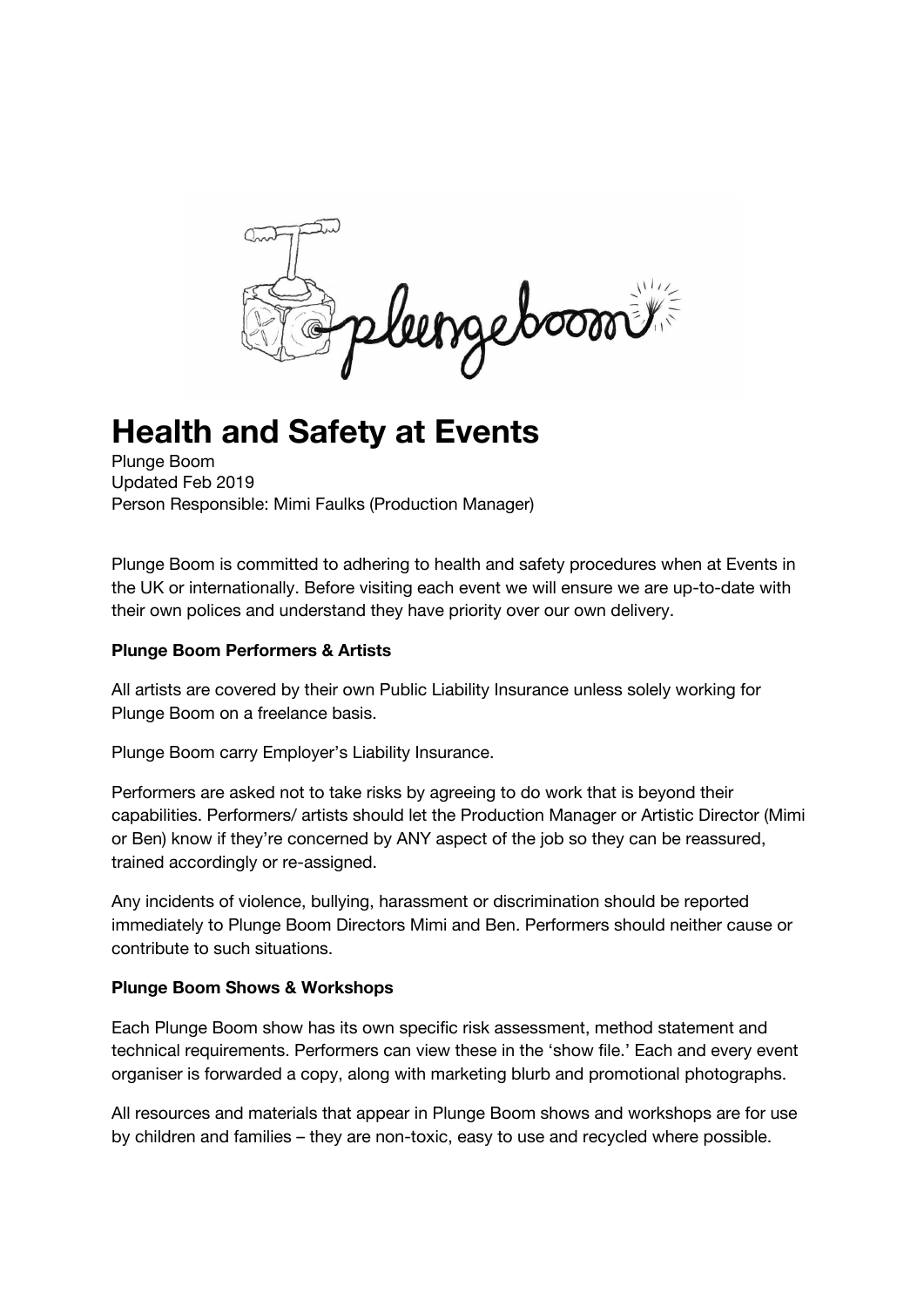### **Out at events**

Performers should avoid taking valuables to work with them.

Performers should refer to the Event Information Documents that Mimi emails for each booking. Mimi will include any Health & Safety Information specific to the particular event in this email.

Upon arrival at an event, performers should ask the main contact for any relevant Health & Safety information. This will be with regards to security staff and any security measure that have been put in place, any fire safety procedures and access to medical equipment and first aiders.

Performers should ask the event organiser whom to contact if in need of assistance during their performance to do with security or a medical emergency. Performers should also let the organiser know that it's always helpful to have a steward nearby during performances – just in case.

Performers should make arrangements with the event manager of how to manage the queue or audience flow if a show or workshop is particularly busy – making sure at least one steward is available to help when needed.

All children interacting with the shows or taking part in a workshop should be accompanied by an adult. Each adult is responsible for the child/children that they are with whilst taking part in the performance or workshop. You should not be babysitting/solely supervising any children at any point. Let a member of the event team know if this is occurring.

Any member of the public being unsociable should be discreetly avoided. If you're doing a walkabout it's easy enough to excuse yourself. If it's a static show, politely ask them to leave the show/workshop area, to ensure the enjoyment of the other members of the public. If artists do not feel confident enough to do this themselves, they should ask for assistance from a member of the event team.

If you are performing The Trolls Kitchen, The Allotment or Smoke – ask stewards to help you load the props out of the van before the show and back into the van after the show. Don't hold back from asking for help – Mimi will have requested that you have assistance, so make sure you get the extra support when needed.

### **Travel**

Performers are responsible for their own safety whilst travelling to gigs.

Performers travel to events at their own risk.

After a longs days work, aim to share the task of driving with your fellow performer when possible.